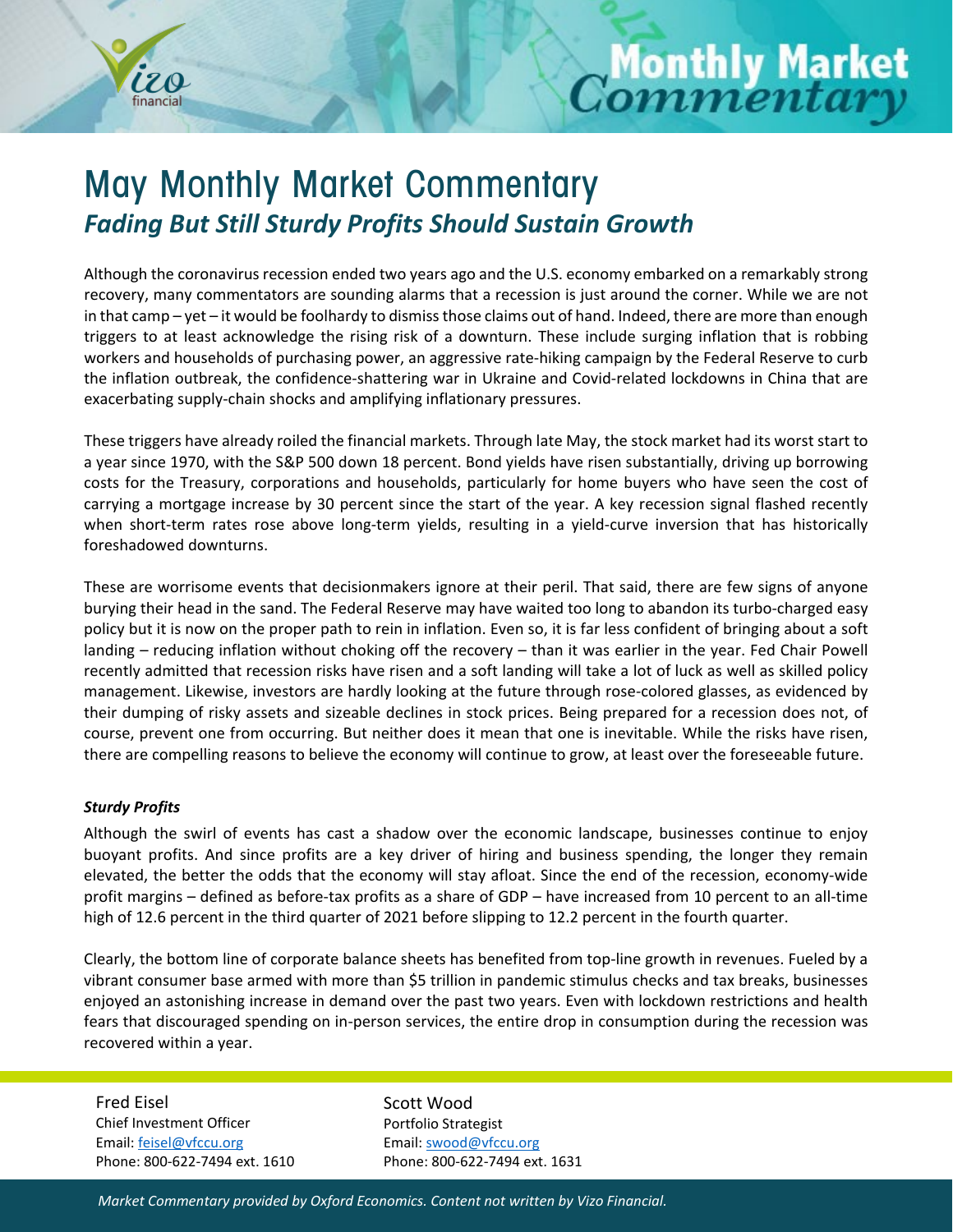

Since then, households have continued to spend at a break-neck pace, driving consumption above where it would have been had the recession never occurred, based on the trend in effect prior to the pandemic.

**Commentary** 

But robust demand is only one influence driving profits. The other, just as important, is pricing power. Simply put, corporations were able to pass on rising labor and material costs to their customers, and then some. The unusually high degree of pricing power has been a key feature of this cycle's margin expansion. It also, together with the strengthened bargaining power of labor, underpins the rampant inflation that has become the main economic scourge in the nation. How long companies can embellish their bottom lines depends on how long they can continue to cover rising labor and other costs with price increases.

#### *Labor Costs to Stay Elevated*

Compensation costs – by far the largest share of corporate expenses and a crucial determinant of profitability – has accelerated in recent quarters. That's not surprising since competition for workers is fierce, with 1.9 job openings for every unemployed worker. In the first quarter, the employment cost index – the government's comprehensive measure of labor costs that includes both wages and benefits – staged its biggest quarterly jump since 1990, climbing 4.5 percent from a year ago from 3.9 percent the previous quarter.



**Record Profits**

Not only has the rate of increase accelerated, so too has the share of employees receiving bigger paychecks, with 80 percent of industries reporting faster compensation costs in the first quarter. Leading indicators suggest that wage pressures will not ease anytime soon. Amid a very competitive job market, workers are quitting at a record pace, either lured by higher paying opportunities elsewhere or confident that one can be found quickly. This is a time-honored sign that workers still have the upper hand in the labor market. Another indication of worker bargaining power can be found among small businesses, which employ most workers. According to the National Federation of Independent Businesses (NFIB), the share of small firms that plan to raise worker compensation over the next three months is the second highest on record.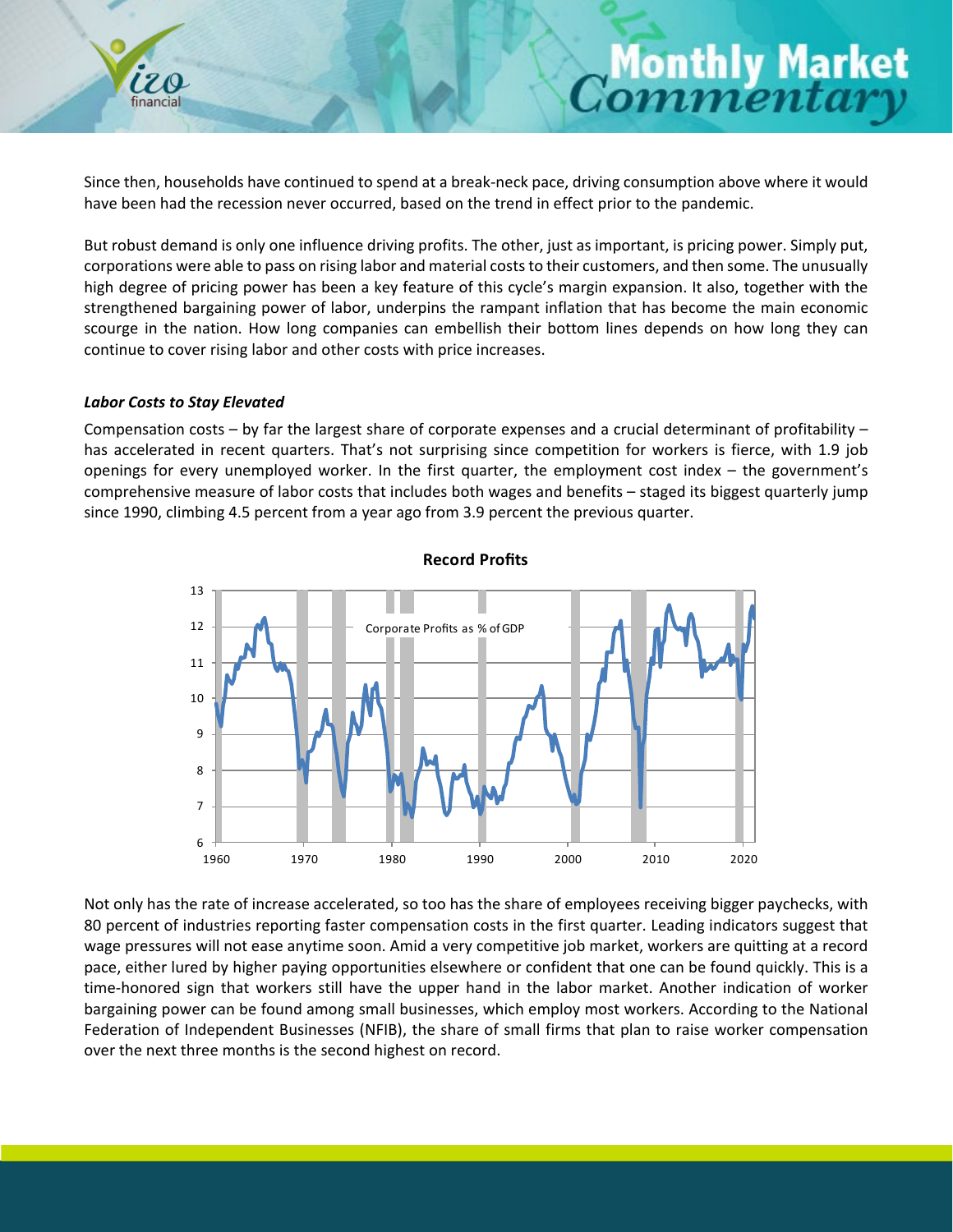

## **Monthly Market**<br>Commentary

With the job market still robust, any easing of wage pressures is not imminent. The only way companies can mitigate the stress of rising labor costs – besides raising prices – is through productivity gains. If workers generate more output per hour, the additional revenues can be used to pay higher wages and unit costs would not increase. But strengthened productivity has not been a friend to businesses this year. In the first quarter, total output (GDP) contracted even as worker hours increased, resulting in a 7.5 percent plunge in productivity and a corresponding spike in unit labor costs. Hence, businesses were forced to raise prices aggressively to protect the bottom line.

#### *Challenging Outlook for Profits*

Needless to say, when companies can raise prices faster than unit labor costs increase, inflation accelerates. This is precisely what has been happening, stoking the steepest inflation rate seen in nearly 40 years and sustaining the historically high level of profit margins. According to the aforementioned NFIB survey, a staggering 70 percent of small business owners raised their prices in April. Importantly, the sturdy increase in retail sales that month indicates that consumer were willing to accept those price increases.

However, this is not a sustainable trend, and signs of consumer resistance are already emerging. Some major consumer-oriented companies reported disappointing earnings results in May, including Walmart and Target, largely because customers shunned higher-priced big-ticket items, and sales revenues failed to keep pace with rising labor and other costs. This is not surprising, as household surveys reveal that inflation is eating into budgets and eroding confidence. Along with the plunge in consumer confidence in recent months to the lowest point in more than a decade, households are also scaling back their buying plans.

Hence, companies are faced with the difficult choice of restraining price increases or risk losing sales. Early signs are that they are choosing the former. Again, looking at the NFIB, the share of small businesses planning to raise prices over the next three months slipped to 46 percent in April from a record 54 percent last November. That's still a high share historically, but it indicates that business pricing power is losing some strength.

#### *Implications For The Economy*

This would be good news for the Fed, as it suggests that interest rates do not have to increase as steeply to curb inflation than otherwise, reducing the risk of a recession. But it is bad news for profits because costs are continuing to increase. Prices of commodities used for production remain under pressure due to the war in Ukraine and China's Covid lockdowns. Meanwhile, labor shortages will continue to lift wages as long as the demand for workers stays strong.

However, if price increases start to slow, so too would inflation expectations, which would have a positive impact on labor negotiations. Workers would feel less urgency to demand ever-escalating wage increases to compensate for eroding purchasing power. But in today's very tight job market, workers are still in a strong bargaining position, so labor costs are likely to recede more slowly than prices, putting more of a squeeze on profits. Odds are, the peak in profit margins is behind us.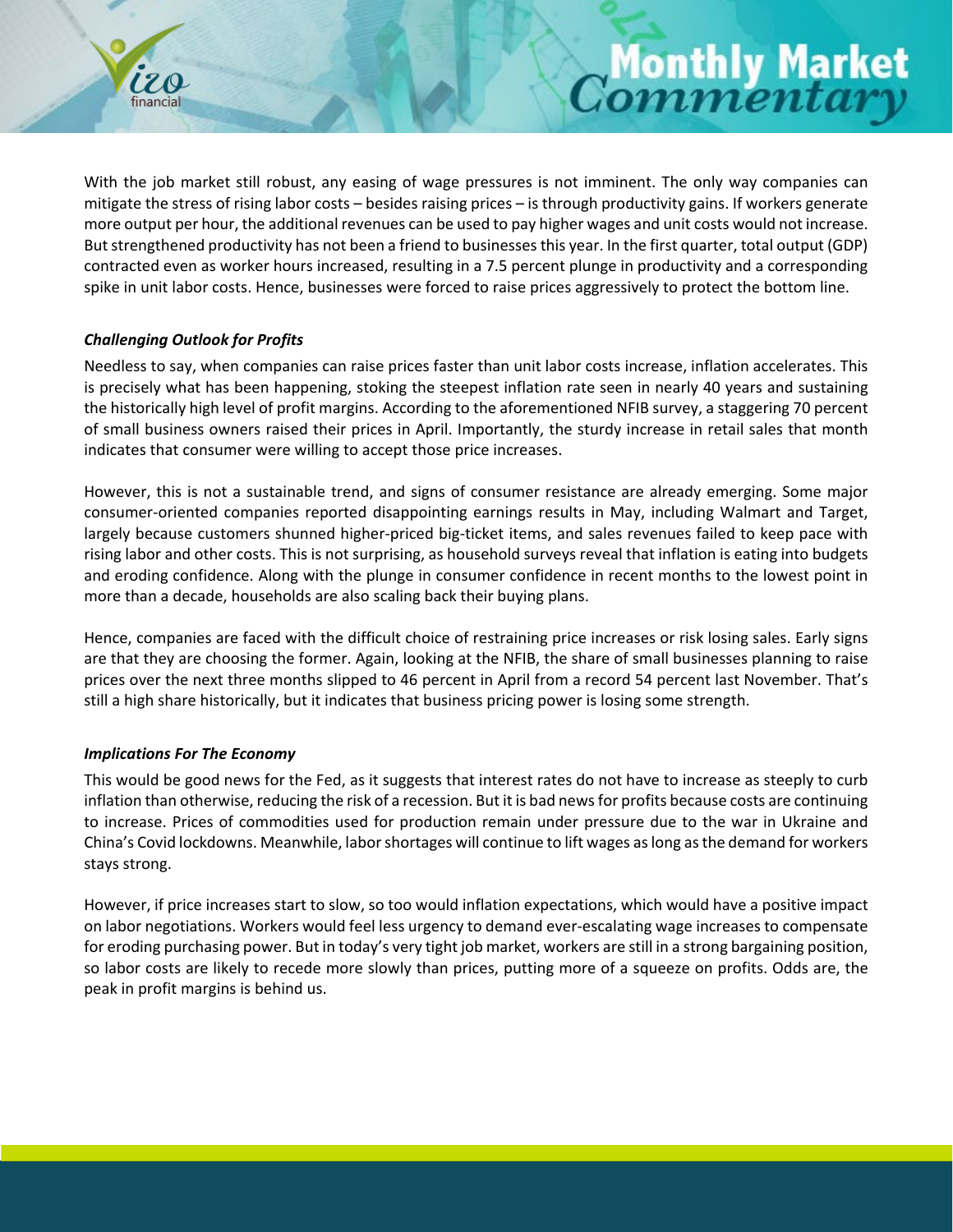20 financial

# **Monthly Market**<br>Commentary

Importantly, shrinking profit margins is a time-honored trend during the late stage of a business cycle. It does not mean that a recession is just around the corner. Every recession since 1960 was preceded by pronounced margin contractions, but the lag time has varied widely – from 12 months to more than five years. A lot depends on the speed of margin erosion and how aggressively employers respond by laying off workers, driving up unemployment.

Going into this year, companies had a record cushion of profits to work with, which should buy them time to get costs under control before taking drastic recession-inducing measures. Historically, employers hold on to their workers during the late stage of an expansion even when demand starts to weaken. One reason is that they need time to assess if the weakness is temporary or the start of a permanent pullback in sales. Hiccups occur during expansions and it is difficult to modify the size of a workforce to align with temporary shifts in sales. Ultimately, the fate of business profits will depend on revenue growth. If the Federal Reserve can skillfully manage its antiinflation policy without choking off demand – accomplishing a soft landing – it would silence the recession alarms now ringing in the financial markets.



#### **Small Business Inflation Gauges**